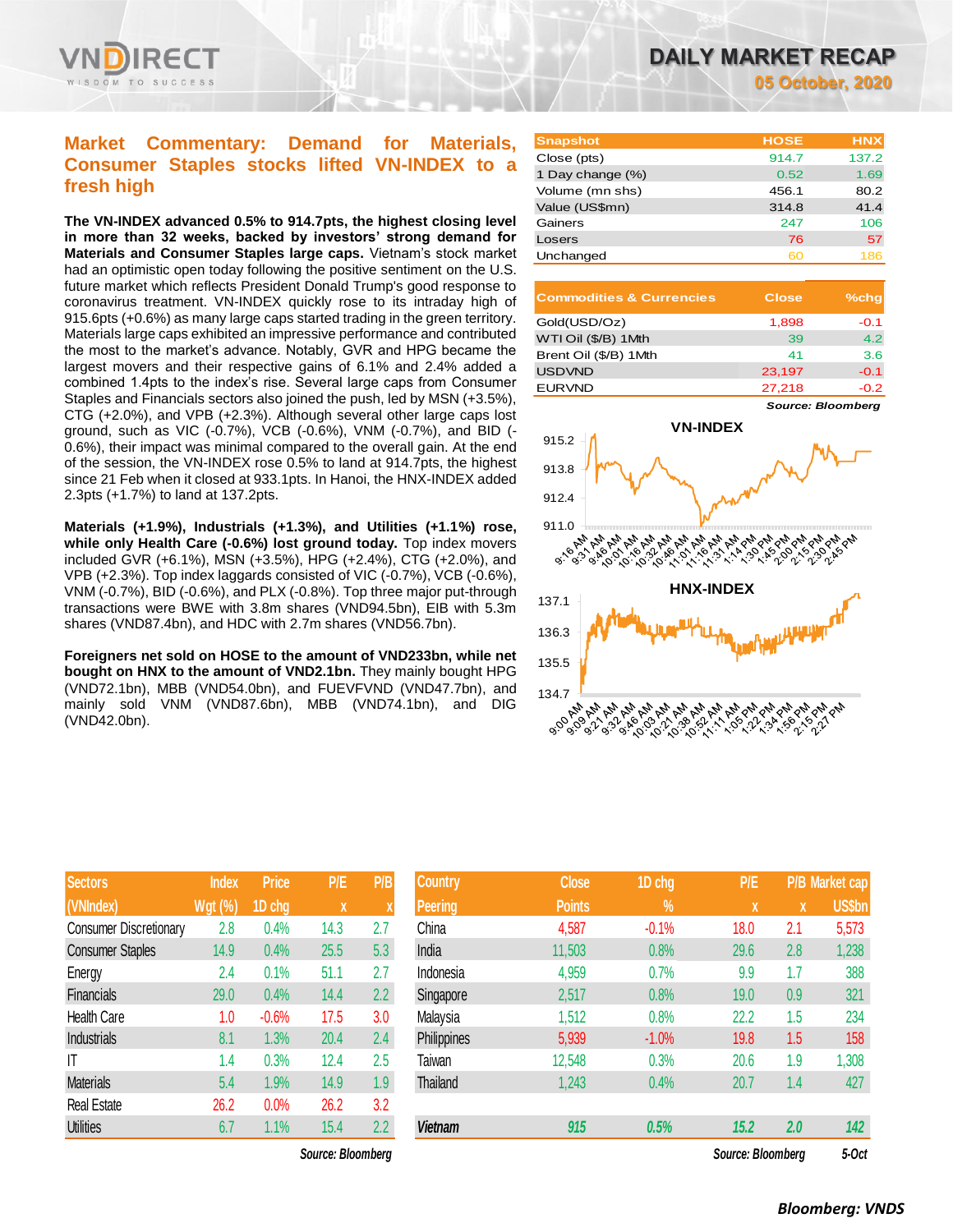

# **Market News**

### **Oil rallies from 3-week low buoyed by Trump's improving health**

Oil rose from a three-week low after a member of Donald Trump's medical team said the U.S. president could leave hospital as soon as Monday, despite contradictory accounts about his health. Futures advanced as much as 3.7% in New York, mirroring a broader relief rally in stock markets, after the biggest weekly drop since June. Trump's condition remained clouded by confusion, with the president making a surprise outing from the medical center in a show of strength. Meanwhile, a strike in Norway has cut about 330,000 barrels a day of production, though the country's largest field is continuing to pump. Eqiunor ASA is shutting down four North Sea fields after employers and employees failed to find common ground on a wage deal. *(Bloomberg)*

### **Vietnam likely to earn US\$300bn in exports this year**

The industry and trade sector is exerting all-out efforts to achieve the target of US\$300bn in export turnover this year in the context that the COVID-19 pandemic is seriously affecting global trade. According to the Ministry of Industry and Trade's Import-Export Agency, Vietnam earned US\$202bn from exports in the first nine months of 2020, a year-on-year rise of 4%. Of note, the domestic economic sector is the driver of the growth as it enjoyed a year-on-year increase rate of 19.5%, with USD\$71.4bn. The export value is expected to surge in the fourth quarter when Vietnam brings into full play incentives of signed free trade agreements, especially the EU-Vietnam Free Trade Agreement (EVFTA) which became effective on August 1.

In August, Vietnam's export turnover to the EU reached US\$3.25bn, up 4.65% compared to that of July. The turnover in September also posted a 14.4% surge year-on-year. Deputy head of the agency Tran Thanh Hai said that during January-September, the US was Vietnam's largest importer with a value of US\$54.7bn, a year-on-year rise of 22.6%. To achieve US\$300bn in export turnover, the Ministry of Industry and Trade worked on a trade promotion plan for 2020-2025, which focuses on potential and advantageous products. The ministry will assist local businesses in intensifying exports, especially to the Republic of Korea, Japan and China, and continue organising virtual business exchanges and trade promotion activities. *(Vietnamnet.vn)*

### **Notable Corporate Events**

**Masan MeatLife Corporation (MML VN, UPCOM) – Business activities:** MML invested VND613bn to acquire 51% of stake in 3F Viet Joint Stock Company while it has inaugurated the VND1,800 bn MEATDeli Saigon Meat Processing Complex in Long An province, according to company reports. *(Ndh.vn)*

*<to be continued>*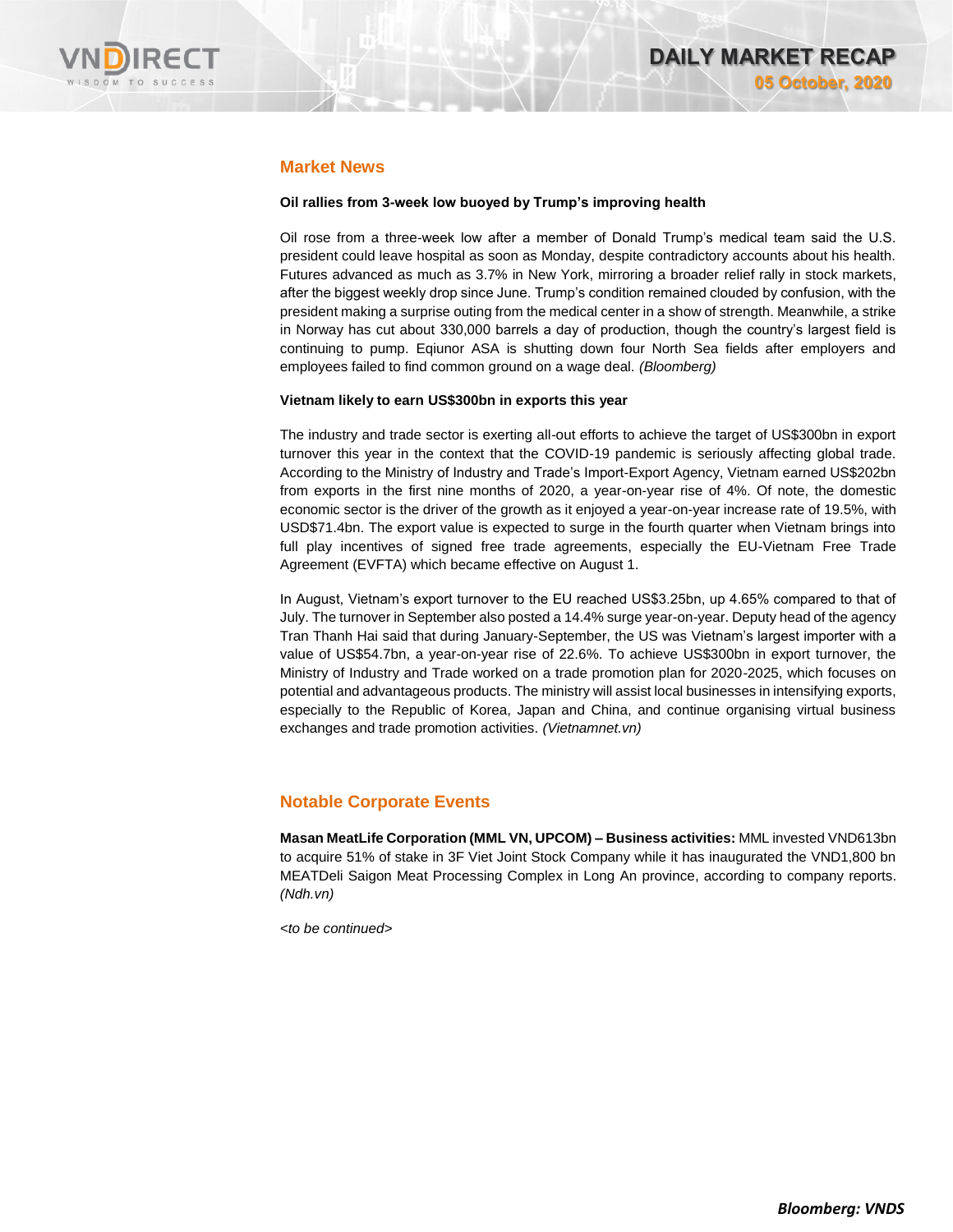### VND **RECT** WISDOM TO SUCCESS



# **COVERAGE SUMMARY**

|               |                    | <b>Adjusted target</b> |                       |               |                      |                      |
|---------------|--------------------|------------------------|-----------------------|---------------|----------------------|----------------------|
| <b>Ticker</b> | <b>Close price</b> |                        | <b>Dividend yield</b> | <b>Upside</b> | <b>Recomendation</b> | <b>Latest report</b> |
|               |                    | price                  |                       |               |                      |                      |
| PC1           | 22,800             | 17,200                 | 0.0%                  | $-24.6%$      | <b>REDUCE</b>        | Link                 |
| <b>LPB</b>    | 11,900             | 11,000                 | 0.0%                  | $-7.6%$       | <b>HOLD</b>          | Link                 |
| NLG           | 26,500             | 39,600                 | 1.9%                  | 51.4%         | ADD                  | Link                 |
| <b>ACV</b>    | 65,900             | 79,400                 | 0.8%                  | 21.3%         | <b>ADD</b>           | Link                 |
| <b>DPM</b>    | 17,300             | 17,100                 | 5.7%                  | 4.6%          | <b>HOLD</b>          | Link                 |
| QNS           | 34,700             | 44,300                 | 1.4%                  | 29.1%         | ADD                  | $Link$               |
| <b>LTG</b>    | 26,300             | 27,300                 | 6.1%                  | 9.9%          | <b>HOLD</b>          | Link                 |
| <b>VCB</b>    | 83,500             | 86,200                 | 1.1%                  | 4.3%          | <b>HOLD</b>          | Link                 |
| <b>MBB</b>    | 17,700             | 22,800                 | 3.4%                  | 32.2%         | ADD                  | $Link$               |
| <b>VPB</b>    | 24,200             | 25,000                 | 0.0%                  | 3.3%          | <b>HOLD</b>          | Link                 |
| <b>TCM</b>    | 24,100             | 28,200                 | 2.2%                  | 19.2%         | ADD                  | Link                 |
| <b>HPG</b>    | 27,350             | 27,300                 | 1.6%                  | 1.4%          | <b>HOLD</b>          | Link                 |
| <b>PVT</b>    | 14,600             | 14,400                 | 5.9%                  | 4.5%          | <b>HOLD</b>          | Link                 |
| <b>STK</b>    | 15,350             | 22,400                 | 7.7%                  | 53.6%         | ADD                  | Link                 |
| <b>PNJ</b>    | 61,200             | 78,800                 | 2.0%                  | 30.7%         | ADD                  | Link                 |
| <b>KDH</b>    | 24,700             | 28,300                 | 2.1%                  | 16.7%         | ADD                  | Link                 |
| <b>DCM</b>    | 12,100             | 9,900                  | 7.4%                  | $-10.8%$      | <b>REDUCE</b>        | Link                 |
| ACB           | 23,600             | 22,300                 | 2.4%                  | $-3.1%$       | <b>HOLD</b>          | $Link$               |
| GAS           | 72,500             | 70,000                 | 5.7%                  | 2.3%          | <b>HOLD</b>          | Link                 |
| <b>PVS</b>    | 14,200             | 15,900                 | 4.9%                  | 16.9%         | ADD                  | Link                 |
| <b>PVD</b>    | 12,300             | 11,700                 | 0.0%                  | $-4.9%$       | <b>HOLD</b>          | $Link$               |
| <b>MSH</b>    | 33,500             | 51,600                 | 10.4%                 | 64.4%         | <b>ADD</b>           | Link                 |
| <b>MWG</b>    | 104,000            | 138,400                | 1.6%                  | 34.7%         | ADD                  | Link                 |
| POW           | 10,900             | 13,600                 | 0.0%                  | 24.8%         | ADD                  | $Link$               |
| <b>TCB</b>    | 22,550             | 27,400                 | 0.0%                  | 21.5%         | ADD                  | $Link$               |
| <b>PPC</b>    | 23,600             | 27,400                 | 8.5%                  | 24.6%         | ADD                  | Link                 |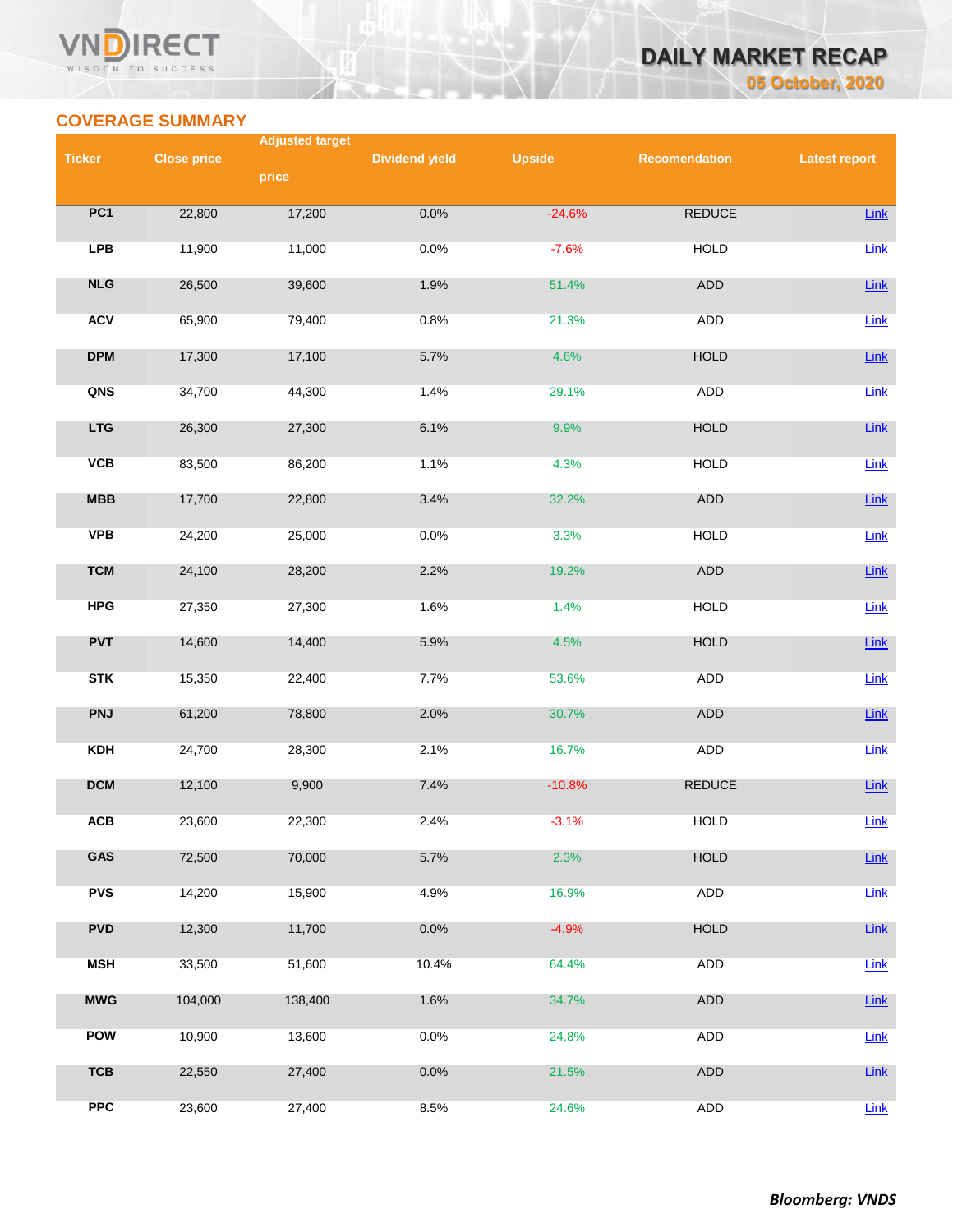

# *DAILY MARKET RECAP*

*05 October, 2020*

|                 |                    | <b>Adjusted target</b> |                       |               |                      |                      |
|-----------------|--------------------|------------------------|-----------------------|---------------|----------------------|----------------------|
| <b>Ticker</b>   | <b>Close price</b> |                        | <b>Dividend yield</b> | <b>Upside</b> | <b>Recomendation</b> | <b>Latest report</b> |
|                 |                    | price                  |                       |               |                      |                      |
|                 |                    |                        |                       |               |                      |                      |
| VIB             | 30,400             | 26,300                 | 0.0%                  | $-13.5%$      | <b>REDUCE</b>        | Link                 |
|                 |                    |                        |                       |               |                      |                      |
| <b>KBC</b>      | 14,350             | 17,500                 | 0.0%                  | 22.0%         | <b>ADD</b>           | Link                 |
|                 |                    |                        |                       |               |                      |                      |
| <b>VNM</b>      | 107,300            | 131,000                | 5.2%                  | 27.3%         | <b>ADD</b>           | $Link$               |
|                 |                    |                        |                       |               |                      |                      |
| <b>VHM</b>      | 76,000             | 104,300                | 1.2%                  | 38.5%         | <b>ADD</b>           | Link                 |
|                 |                    |                        |                       |               |                      |                      |
| <b>VJC</b>      | 104,800            | 103,400                | 0.9%                  | $-0.5%$       | <b>HOLD</b>          | Link                 |
|                 |                    |                        |                       |               |                      |                      |
| <b>VHC</b>      | 44,150             | 39,700                 | 2.2%                  | $-7.8%$       | <b>HOLD</b>          | Link                 |
|                 |                    |                        |                       |               |                      |                      |
| <b>VRE</b>      | 27,400             | 38,000                 | 0.0%                  | 38.7%         | <b>ADD</b>           | $Link$               |
| <b>GMD</b>      | 25,000             | 25,400                 | 4.0%                  | 5.6%          | <b>HOLD</b>          |                      |
|                 |                    |                        |                       |               |                      | Link                 |
| <b>DBC</b>      | 48,050             | 52,300                 | 3.1%                  | 12.0%         | <b>HOLD</b>          | Link                 |
|                 |                    |                        |                       |               |                      |                      |
| <b>FPT</b>      | 50,500             | 61,700                 | 3.4%                  | 25.5%         | <b>ADD</b>           | Link                 |
|                 |                    |                        |                       |               |                      |                      |
| <b>MML</b>      | 42,300             | 73,700                 | 0.0%                  | 74.2%         | <b>ADD</b>           | $Link$               |
|                 |                    |                        |                       |               |                      |                      |
| <b>CRE</b>      | 22,400             | 22,000                 | 4.4%                  | 2.6%          | <b>HOLD</b>          | Link                 |
|                 |                    |                        |                       |               |                      |                      |
| NT <sub>2</sub> | 23,500             | 30,100                 | 8.6%                  | 36.7%         | <b>ADD</b>           | Link                 |
|                 |                    |                        |                       |               |                      |                      |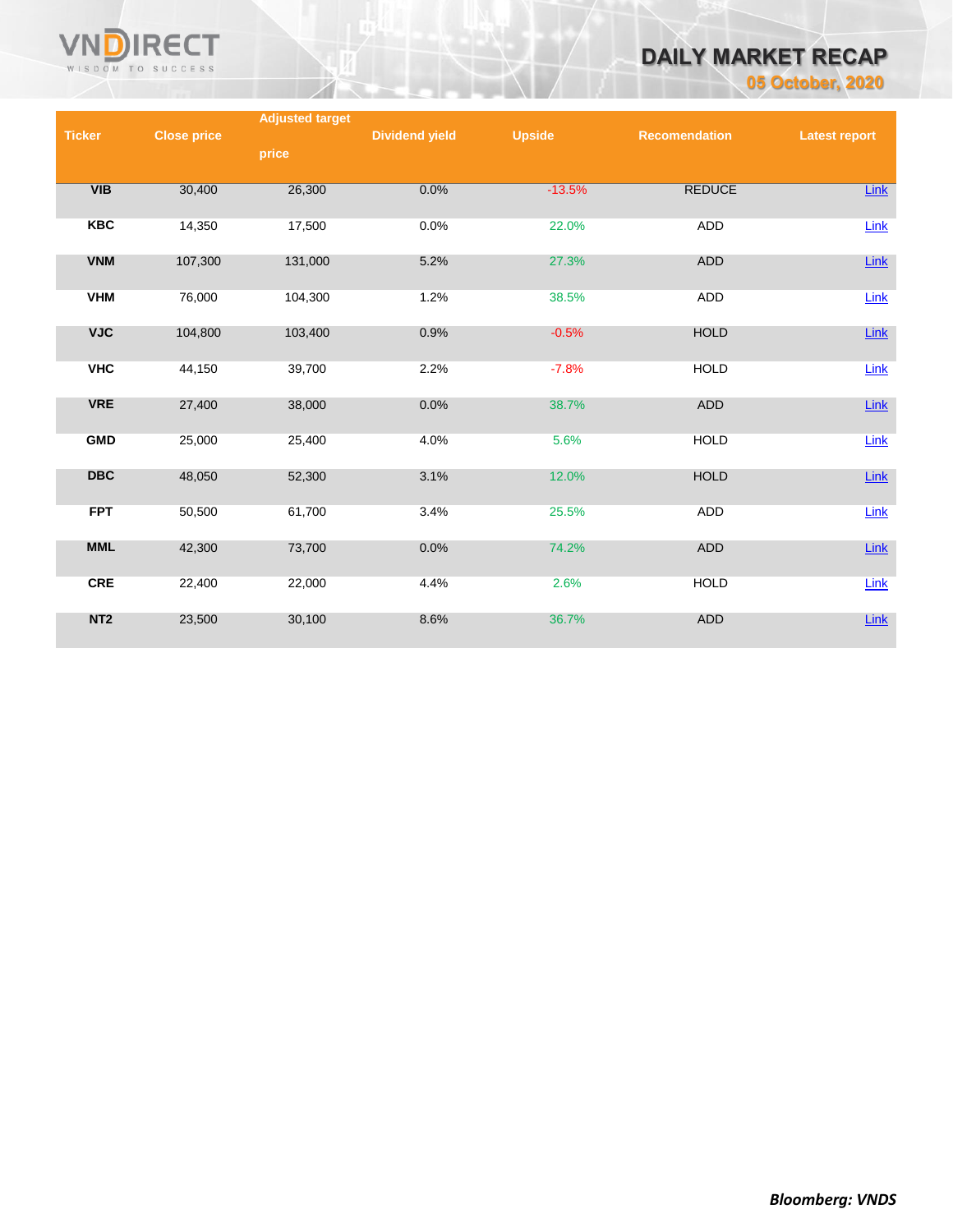### **MARKET MOVEMENTS**

WISDOM TO SUCCESS

**RECT** 

VND

|                    |              | <b>HOSE</b> |         |         |            |                    |              | <b>HNX</b> |         |         |            |
|--------------------|--------------|-------------|---------|---------|------------|--------------------|--------------|------------|---------|---------|------------|
| <b>Top gainers</b> |              |             |         |         | <b>VND</b> | <b>Top gainers</b> |              |            |         |         | <b>VND</b> |
| <b>Ticker</b>      | Last         | Chg         | $%$ chq | Vol.    | Index      | Ticker             | Last         | Chg        | $%$ chg | Vol.    | Index      |
|                    | <b>Price</b> |             |         |         | impact     |                    | <b>Price</b> |            |         |         | impact     |
| GIL                | 27,600       | 1,800       | 6.98    | 716,030 | 0.018      | <b>ACM</b>         | 1,000        | 100        | 11.11   | 3.93MLN | 0.005      |
| <b>THI</b>         | 29,950       | 1,950       | 6.96    | 1,100   | 0.027      | <b>CJC</b>         | 20,900       | 1,900      | 10.00   | 100     | 0.001      |
| <b>OGC</b>         | 7.070        | 460         | 6.96    | 2.86MLN | 0.039      | <b>HMH</b>         | 9,900        | 900        | 10.00   | 100     | 0.010      |
| <b>DTT</b>         | 9,560        | 620         | 6.94    | 50      | 0.001      | <b>MCO</b>         | 2,200        | 200        | 10.00   | 200     | 0.000      |
| <b>HTL</b>         | 17,000       | 1,100       | 6.92    | 10      | 0.004      | <b>CLM</b>         | 18,900       | 1,700      | 9.88    | 400     | 0.008      |

| <b>Top losers</b> |              |          |         |        | <b>VND</b>   |
|-------------------|--------------|----------|---------|--------|--------------|
| <b>Ticker</b>     | Last         | Cha      | %chq    | Vol.   | <b>Index</b> |
|                   | <b>Price</b> |          |         |        | impact       |
| PП                | 4,790        | $-360$   | $-6.99$ | 3,110  | $-0.002$     |
| <b>NAV</b>        | 21,400       | $-1,600$ | $-6.96$ | 10     | $-0.004$     |
| ASG               | 50,100       | $-3,700$ | $-6.88$ | 78.970 | $-0.065$     |
| TS4               | 3,510        | $-240$   | $-6.40$ | 13,170 | $-0.001$     |
| <b>SVT</b>        | 12,450       | $-850$   | $-6.39$ | 410    | $-0.003$     |

| <b>Top index movers</b> |              |       |      |          | <b>VND</b>   |
|-------------------------|--------------|-------|------|----------|--------------|
| <b>Ticker</b>           | Last         | Cha   | %chq | Vol.     | <b>Index</b> |
|                         | <b>Price</b> |       |      |          | impact       |
| <b>GVR</b>              | 13,000       | 750   | 6.12 | 5.31MLN  | 0.842        |
| <b>MSN</b>              | 56,000       | 1,900 | 3.51 | 3.27MLN  | 0.626        |
| <b>HPG</b>              | 27,350       | 650   | 2.43 | 12.79MLN | 0.604        |
| <b>CTG</b>              | 27,500       | 550   | 2.04 | 5.94MLN  | 0.575        |
| <b>VPB</b>              | 24,200       | 550   | 2.33 | 7.06MLN  | 0.379        |

|               | <b>Top index laggers</b> |        |         |         |              |  |  |  |  |
|---------------|--------------------------|--------|---------|---------|--------------|--|--|--|--|
| <b>Ticker</b> | Last                     | Cha    | %chq    | Vol.    | <b>Index</b> |  |  |  |  |
|               | <b>Price</b>             |        |         |         | impact       |  |  |  |  |
| VIC           | 93,300                   | $-700$ | $-0.74$ | 90,450  | $-0.664$     |  |  |  |  |
| <b>VCB</b>    | 83,500                   | $-500$ | $-0.60$ | 811,740 | $-0.520$     |  |  |  |  |
| <b>VNM</b>    | 107,300                  | $-700$ | $-0.65$ | 1.43MLN | $-0.342$     |  |  |  |  |
| <b>BID</b>    | 40,400                   | $-250$ | $-0.62$ | 1.57MLN | $-0.282$     |  |  |  |  |
| <b>PLX</b>    | 50,200                   | -400   | $-0.79$ | 256,340 | $-0.145$     |  |  |  |  |

| <b>Top liquidity</b> |              |       |      |         | <b>VND</b>   |
|----------------------|--------------|-------|------|---------|--------------|
| <b>Ticker</b>        | Last         | Cha   | %chq | Val.    | <b>Index</b> |
|                      | <b>Price</b> |       |      | (VNDbn) | impact       |
| <b>HPG</b>           | 27,350       | 650   | 2.43 | 347     | 0.604        |
| <b>STB</b>           | 13,700       | 250   | 1.86 | 307     | 0.132        |
| <b>MBB</b>           | 17,700       | 439   | 2.54 | 190     | 0.300        |
| <b>PVD</b>           | 12,300       | 750   | 6.49 | 189     | 0.089        |
| <b>MSN</b>           | 56,000       | 1,900 | 3.51 | 182     | 0.626        |

|              |       |         |             |              |            |              | <b>HNX</b>         |       |         |              |
|--------------|-------|---------|-------------|--------------|------------|--------------|--------------------|-------|---------|--------------|
|              |       |         |             | <b>VND</b>   |            |              |                    |       |         | <b>VND</b>   |
| Last         | Chg   | $%$ chq | Vol.        | <b>Index</b> | Ticker     | Last         | Chg                | %chg  | Vol.    | <b>Index</b> |
| <b>Price</b> |       |         |             | impact       |            | <b>Price</b> |                    |       |         | impact       |
| 27,600       | 1.800 | 6.98    | 716,030     | 0.018        | <b>ACM</b> | 1.000        | 100                | 11.11 | 3.93MLN | 0.005        |
| 29,950       | 1,950 | 6.96    | 1,100       | 0.027        | <b>CJC</b> | 20,900       | 1,900              | 10.00 | 100     | 0.001        |
| 7.070        | 460   | 6.96    | 2.86MLN     | 0.039        | <b>HMH</b> | 9.900        | 900                | 10.00 | 100     | 0.010        |
| 9,560        | 620   | 6.94    | 50          | 0.001        | <b>MCO</b> | 2,200        | 200                | 10.00 | 200     | 0.000        |
| 17,000       | 1,100 | 6.92    | 10          | 0.004        | <b>CLM</b> | 18,900       | 1,700              | 9.88  | 400     | 0.008        |
|              |       |         | <b>HOSE</b> |              |            |              | <b>Top gainers</b> |       |         |              |

| <b>Top losers</b> |                      |          |         |        | VND                    | <b>Top losers</b> |                      |          |          |        | <b>VND</b>             |
|-------------------|----------------------|----------|---------|--------|------------------------|-------------------|----------------------|----------|----------|--------|------------------------|
| Ticker            | Last<br><b>Price</b> | Chg      | $%$ chq | Vol.   | <b>Index</b><br>impact | Ticker            | Last<br><b>Price</b> | Chg      | %chq     | Vol.   | <b>Index</b><br>impact |
| PΙT               | 4.790                | $-360$   | $-6.99$ | 3.110  | $-0.002$               | <b>NST</b>        | 8.900                | $-1.400$ | $-5.30$  | 8,000  | $-0.004$               |
| <b>NAV</b>        | 21,400               | $-1.600$ | $-6.96$ | 10     | $-0.004$               | <b>NGC</b>        | 1,800                | $-200$   | $-10.00$ | 12,700 | 0.000                  |
| ASG               | 50,100               | $-3,700$ | $-6.88$ | 78,970 | $-0.065$               | <b>BTW</b>        | 25,300               | $-2,800$ | $-9.96$  | 100    | $-0.004$               |
| TS4               | 3.510                | $-240$   | $-6.40$ | 13,170 | $-0.001$               | VE <sub>4</sub>   | 6.400                | $-700$   | $-9.86$  | 100    | 0.000                  |
| SVT               | 12,450               | -850     | $-6.39$ | 410    | $-0.003$               | VBC               | 17,300               | $-1,800$ | $-9.42$  | 200    | $-0.002$               |

| Top index movers |                             |       |         |          | VND                    | Top index movers |                      |       |      |          |        |
|------------------|-----------------------------|-------|---------|----------|------------------------|------------------|----------------------|-------|------|----------|--------|
| Ticker           | Chg<br>Last<br><b>Price</b> |       | $%$ chq | Vol.     | <b>Index</b><br>impact | Ticker           | Last<br><b>Price</b> | Chg   | %chq | Vol.     | impact |
| <b>GVR</b>       | 13.000                      | 750   | 6.12    | 5.31MLN  | 0.842                  | <b>ACB</b>       | 23,600               | 600   | 2.61 | 12.88MLN |        |
| <b>MSN</b>       | 56,000                      | 1.900 | 3.51    | 3.27MLN  | 0.626                  | <b>SHB</b>       | 15,600               | 200   | 1.30 | 2.33MLN  |        |
| HPG              | 27,350                      | 650   | 2.43    | 12.79MLN | 0.604                  | <b>PVS</b>       | 14.200               | 600   | 4.41 | 12.17MLN |        |
| <b>CTG</b>       | 27,500                      | 550   | 2.04    | 5.94MLN  | 0.575                  | <b>VIX</b>       | 13.800               | 900   | 6.98 | 1.05MLN  |        |
| VPB              | 24,200                      | 550   | 2.33    | 7.06MLN  | 0.379                  | vcs              | 77,900               | 2,300 | 3.04 | 575.800  |        |

| <b>Top index laggers</b> |                      |        |         |         | <b>VND</b>      | <b>VND</b><br><b>Top index laggers</b> |                      |          |         |         |                 |  |
|--------------------------|----------------------|--------|---------|---------|-----------------|----------------------------------------|----------------------|----------|---------|---------|-----------------|--|
| Ticker                   | Last<br><b>Price</b> | Chg    | $%$ chq | Vol.    | Index<br>impact | Ticker                                 | Last<br><b>Price</b> | Chg      | %chq    | Vol.    | Index<br>impact |  |
| VIC                      | 93,300               | $-700$ | $-0.74$ | 90.450  | $-0.664$        | <b>BCF</b>                             | 36.000               | $-2.800$ | $-7.22$ | 2.200   | $-0.018$        |  |
| <b>VCB</b>               | 83,500               | $-500$ | $-0.60$ | 811.740 | $-0.520$        | L14                                    | 53,000               | $-600$   | $-1.12$ | 30,000  | $-0.011$        |  |
| VNM                      | 107.300              | $-700$ | $-0.65$ | 1.43MLN | $-0.342$        | <b>NHA</b>                             | 11,800               | $-600$   | $-4.84$ | 24.000  | $-0.010$        |  |
| <b>BID</b>               | 40,400               | $-250$ | $-0.62$ | .57MLN  | $-0.282$        | <b>EVS</b>                             | 6,100                | $-400$   | $-6.15$ | 100     | $-0.006$        |  |
| <b>PLX</b>               | 50,200               | $-400$ | $-0.79$ | 256.340 | $-0.145$        | BII                                    | 1.300                | $-100$   | $-7.14$ | 486.200 | $-0.004$        |  |

| Top liquidity <sup>1</sup> |                      |      |         |                 | VND                    | Top liquidity <sup>1</sup> |                      |       |      |                 | <b>VND</b>      |
|----------------------------|----------------------|------|---------|-----------------|------------------------|----------------------------|----------------------|-------|------|-----------------|-----------------|
| Ticker                     | Last<br><b>Price</b> | Chg  | $%$ chq | Val.<br>(VNDbn) | <b>Index</b><br>impact | Ticker                     | Last<br><b>Price</b> | Chg   | %chg | Val.<br>(VNDbn) | Index<br>impact |
| HPG                        | 27,350               | 650  | 2.43    | 347             | 0.604                  | <b>ACB</b>                 | 23,600               | 600   | 2.61 | 301             | 1.270           |
| <b>STB</b>                 | 13,700               | 250  | 1.86    | 307             | 0.132                  | <b>PVS</b>                 | 14,200               | 600   | 4.41 | 171             | 0.148           |
| MBB                        | 17.700               | 439  | 2.54    | 190             | 0.300                  | <b>SHS</b>                 | 13,000               | 300   | 2.36 | 51              | 0.061           |
| <b>PVD</b>                 | 12,300               | 750  | 6.49    | 189             | 0.089                  | CEO                        | 7.700                | 300   | 4.05 | 45              | 0.044           |
| <b>MSN</b>                 | 56,000               | .900 | 3.51    | 182             | 0.626                  | vcs                        | 77,900               | 2,300 | 3.04 | 45              | 0.076           |
|                            |                      |      |         |                 |                        |                            |                      |       |      |                 |                 |

*Source: Bloomberg*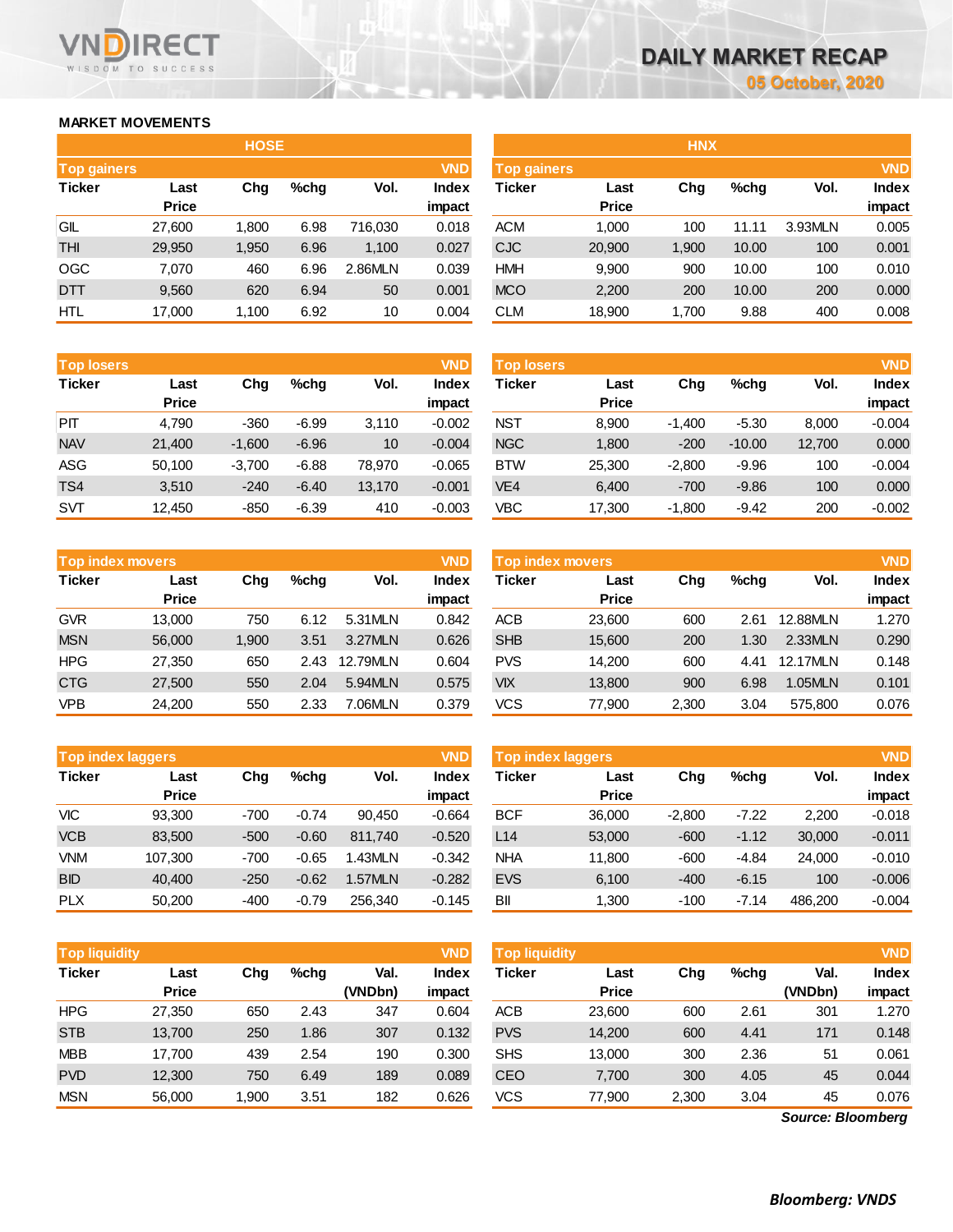

### **FOREIGN ACTIVITIES**

| Volume (Mn'shs)       | <b>HOSE</b> | <b>HNX</b> | Value (VND'bn)        | <b>HOSE</b> | <b>HNX</b> |
|-----------------------|-------------|------------|-----------------------|-------------|------------|
| <b>BUY</b>            | 22.7        | 0.6        | <b>BUY</b>            | 497.6       | 11.1       |
| % of market           | 5.2%        | 0.7%       | % of market           | 7.1%        | 1.2%       |
| <b>SELL</b>           | 27.7        | 0.5        | <b>SELL</b>           | 730.6       | 9.0        |
| % of market           | 6.3%        | 0.7%       | % of market           | 10.4%       | 0.9%       |
| <b>NET BUY (SELL)</b> | (5.1)       | 0.0        | <b>NET BUY (SELL)</b> | (233.0)     | 2.1        |

*Source: HSX, HNX*





| <b>NET BUY (SELL)</b>   | (1,015.8)   | (250.4)    | <b>NET BUY (SELL)</b> | (5,641.7)   | (2,396.0)<br>Source: HSX, HNX |
|-------------------------|-------------|------------|-----------------------|-------------|-------------------------------|
| % of market             | 8.1%        | 3.4%       | % of market           | 14.3%       | 2.3%                          |
| <b>SELL</b>             | 4,502.0     | 354.5      | <b>SELL</b>           | 137,084.5   | 3,858.3                       |
| % of market             | 6.3%        | $1.0\%$    | % of market           | 13.7%       | 0.9%                          |
| <b>BUY</b>              | 3,486.3     | 104.1      | <b>BUY</b>            | 131,442.8   | 1,462.3                       |
| Volume (MIn'shs)        | <b>HOSE</b> | <b>HNX</b> | Value (VND'bn)        | <b>HOSE</b> | <b>HNX</b>                    |
| <b>YTD ACCUMULATION</b> |             |            |                       |             |                               |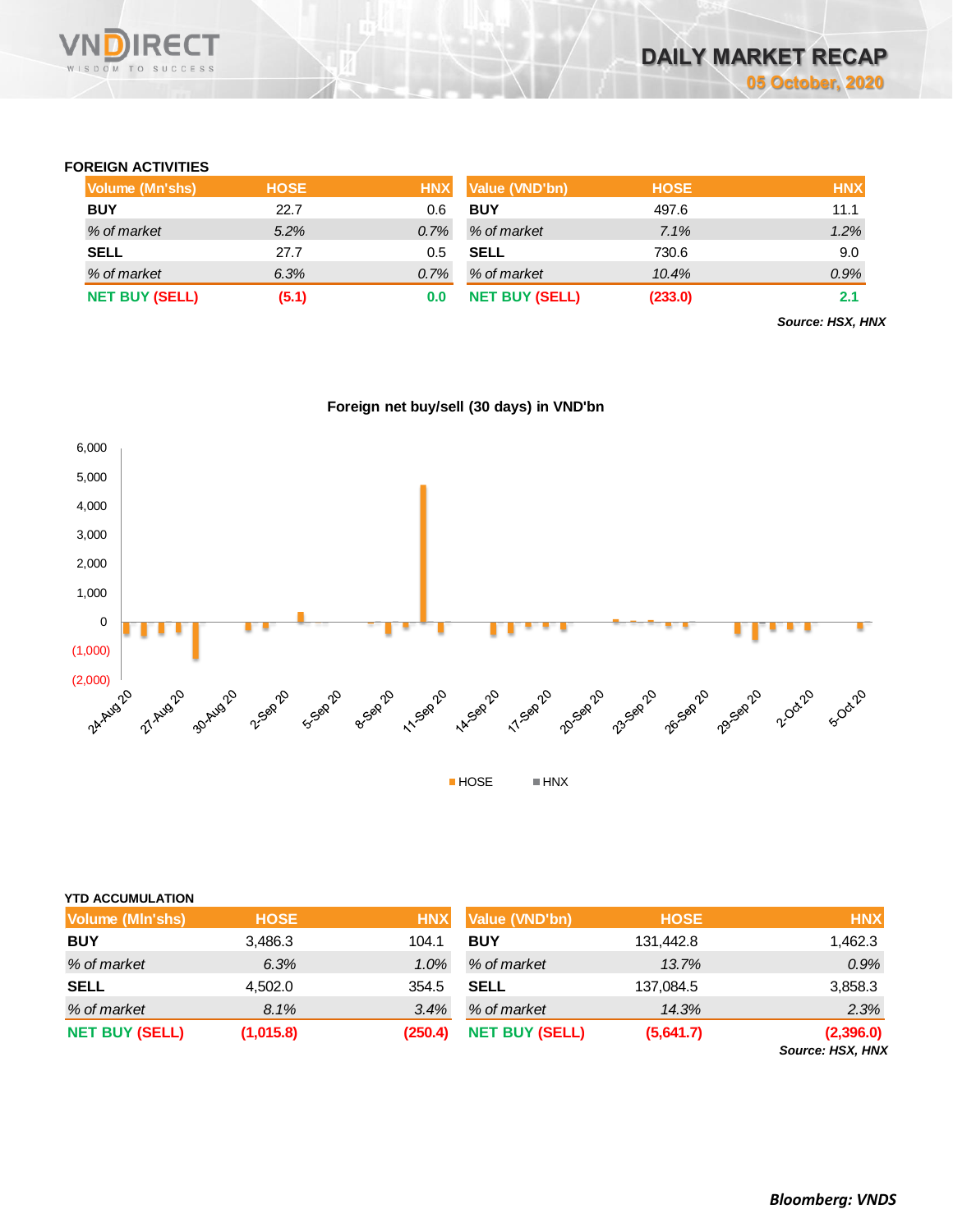# **FOREIGN ACTIVITIES**

WISDOM TO SUCCESS

**IRECT** 

VND

|                 |                                           | <b>HOSE</b> |      |      |               | <b>HNX</b>                    |                   |               |      |       |              |  |
|-----------------|-------------------------------------------|-------------|------|------|---------------|-------------------------------|-------------------|---------------|------|-------|--------------|--|
|                 | Top buy by foreigners (value)             |             |      |      | <b>VND'bn</b> | Top buy by foreigners (value) |                   | <b>VND'bn</b> |      |       |              |  |
| <b>Ticker</b>   | Value<br><b>Last Price</b><br>Chg<br>%chq |             |      |      | Index         | Ticker                        | <b>Last Price</b> | Chg           | %chg | Value | <b>Index</b> |  |
|                 |                                           |             |      |      | impact        |                               |                   |               |      |       | impact       |  |
| <b>HPG</b>      | 27,350                                    | 650         | 2.43 | 72.1 | 0.604         | <b>NTP</b>                    | 33,700            | 200           | 0.60 | 6.0   | 0.000        |  |
| <b>MBB</b>      | 17,700                                    | 439         | 2.54 | 54.0 | 0.300         | <b>VCS</b>                    | 77,900            | 2,300         | 3.04 | 0.9   | 0.000        |  |
| <b>FUEVFVND</b> | 13,550                                    | 150         | 1.12 | 47.7 | 0.000         | ТIG                           | 7,100             | 200           | 2.90 | 0.7   | 0.000        |  |
| <b>VPB</b>      | 24,200                                    | 550         | 2.33 | 25.0 | 0.379         | <b>NVB</b>                    | 9,300             | 0             | 0.00 | 0.6   | 0.000        |  |
| <b>TCB</b>      | 22,550                                    | 0           | 0.00 | 24.5 | 0.000         | <b>VCG</b>                    | 40,200            | 200           | 0.50 | 0.6   | 0.000        |  |

|               | Top sell by foreigners (value) |        |         |       | <b>VND'bn</b>   | Top sell by foreigners (value) |                   |       |      |       |                        |
|---------------|--------------------------------|--------|---------|-------|-----------------|--------------------------------|-------------------|-------|------|-------|------------------------|
| <b>Ticker</b> | <b>Last Price</b>              | Chg    | %chq    | Value | Index<br>impact | Ticker                         | <b>Last Price</b> | Chg   | %chg | Value | <b>Index</b><br>impact |
| <b>VNM</b>    | 107.300                        | $-700$ | $-0.65$ | 87.6  | $-0.342$        | <b>VCS</b>                     | 77,900            | 2.300 | 3.04 | 4.0   | 0.000                  |
| <b>MBB</b>    | 17.700                         | 439    | 2.54    | 74.1  | 0.300           | <b>HCC</b>                     | 13,900            | 500   | 3.73 | 1.0   | 0.000                  |
| <b>DIG</b>    | 18.400                         | 1.150  | 6.67    | 42.0  | 0.102           | LAS                            | 6.300             | 200   | 3.28 | 0.6   | 0.000                  |
| <b>SBT</b>    | 16.200                         | 0      | 0.00    | 41.7  | 0.000           | <b>PSD</b>                     | 10,400            | 0     | 0.00 | 0.6   | 0.000                  |
| <b>VCB</b>    | 83.500                         | $-500$ | $-0.60$ | 39.3  | $-0.520$        | <b>SHS</b>                     | 13.000            | 300   | 2.36 | 0.4   | 0.000                  |

|                 | Top net buy by foreigners (value) |     |      |       | <b>VND'bn</b> | Top net buy by foreigners (value) |                   |     |      |       | <b>VND'bn</b> |
|-----------------|-----------------------------------|-----|------|-------|---------------|-----------------------------------|-------------------|-----|------|-------|---------------|
| <b>Ticker</b>   | <b>Last Price</b>                 | Chg | %chq | Value | Index         | Ticker                            | <b>Last Price</b> | Chg | %chg | Value | Index         |
|                 |                                   |     |      |       | impact        |                                   |                   |     |      |       | impact        |
| <b>FUEVFVND</b> | 13,550                            | 150 | 1.12 | 45.6  | 0.000         | <b>NTP</b>                        | 33.700            | 200 | 0.60 | 6.0   | 0.000         |
| <b>HPG</b>      | 27,350                            | 650 | 2.43 | 36.0  | 0.604         | <b>TIG</b>                        | 7.100             | 200 | 2.90 | 0.6   | 0.000         |
| <b>HSG</b>      | 15.450                            | 0   | 0.00 | 17.7  | 0.000         | <b>NVB</b>                        | 9.300             | 0   | 0.00 | 0.6   | 0.000         |
| <b>DCM</b>      | 12.100                            | 400 | 3.42 | 14.6  | 0.059         | <b>VCG</b>                        | 40,200            | 200 | 0.50 | 0.6   | 0.000         |
| <b>STB</b>      | 13.700                            | 250 | 1.86 | 14.2  | 0.132         | SD <sub>9</sub>                   | 7.300             | 200 | 2.82 | 0.4   | 0.000         |

|               | <b>VND'bn</b><br>Top net sell by foreigners (value) |              |         |         |                 |            | Top net sell by foreigners (value) |              |      |              |                              |  |
|---------------|-----------------------------------------------------|--------------|---------|---------|-----------------|------------|------------------------------------|--------------|------|--------------|------------------------------|--|
| <b>Ticker</b> | <b>Last Price</b>                                   | Chg          | %chq    | Value   | Index<br>impact | Гісker     | <b>Last Price</b>                  | Chg          | %chg | <b>Value</b> | <b>Index</b><br>impact       |  |
| <b>VNM</b>    | 107.300                                             | $-700$       | $-0.65$ | $-81.8$ | $-0.342$        | <b>VCS</b> | 77,900                             | 2.300        | 3.04 | $-3.13$      | 0.000                        |  |
| <b>SBT</b>    | 16.200                                              | $\mathbf{0}$ | 0.00    | $-41.5$ | 0.000           | <b>HCC</b> | 13,900                             | 500          | 3.73 | $-0.95$      | 0.000                        |  |
| <b>DIG</b>    | 18.400                                              | 1.150        | 6.67    | $-41.4$ | 0.102           | LAS        | 6.300                              | 200          | 3.28 | $-0.61$      | 0.000                        |  |
| <b>CTG</b>    | 27,500                                              | 550          | 2.04    | $-31.6$ | 0.575           | <b>PSD</b> | 10.400                             | $\mathbf{0}$ | 0.00 | $-0.57$      | 0.000                        |  |
| <b>BID</b>    | 40.400                                              | $-250$       | $-0.62$ | $-26.3$ | $-0.282$        | <b>PVS</b> | 14.200                             | 600          | 4.41 | $-0.42$      | 0.000                        |  |
| 5-Oct-20      |                                                     |              |         |         |                 |            |                                    |              |      |              | Source: Bloomberg, HOSE, HNX |  |

*Source: Bloomberg, HOSE, HNX*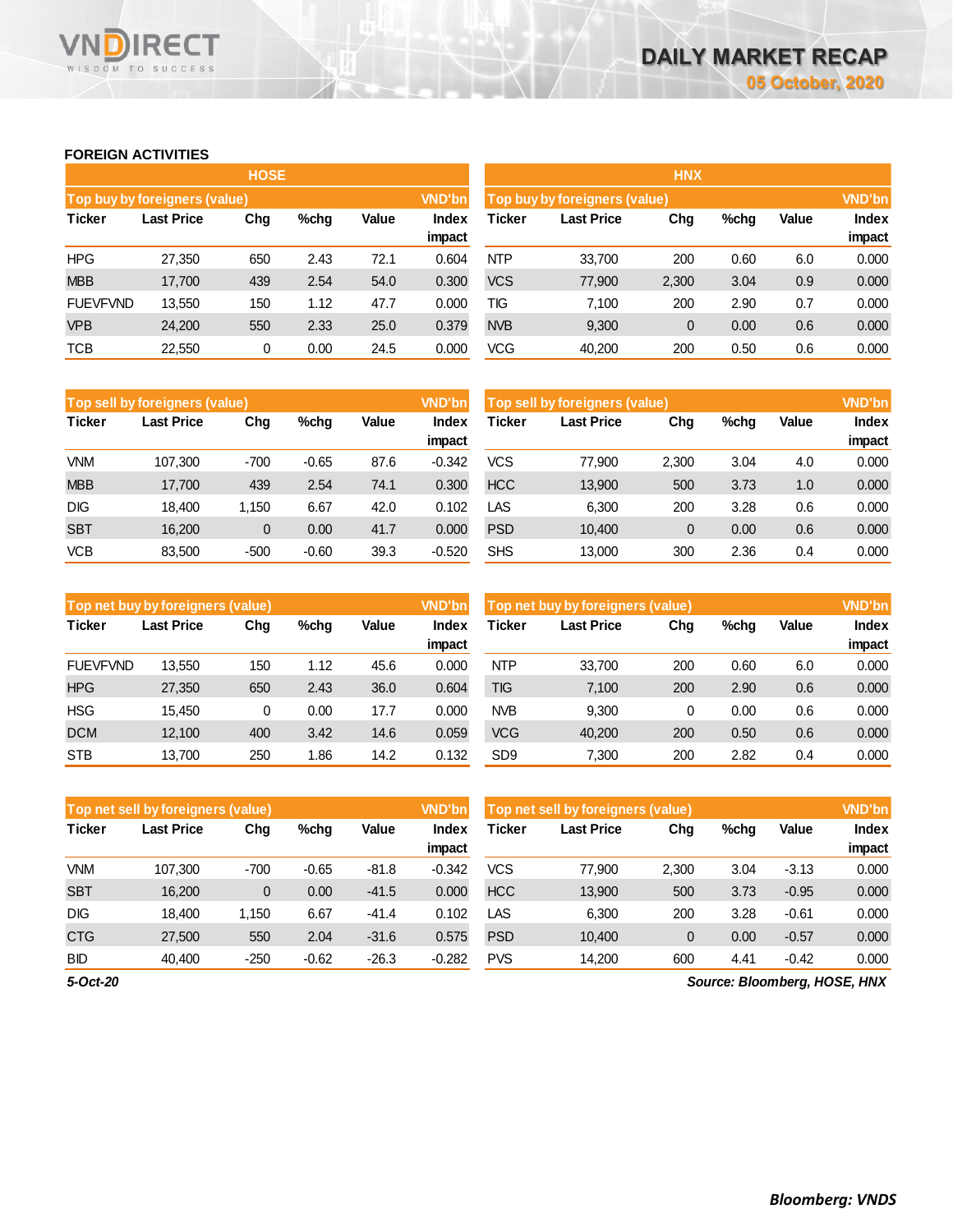### **TOP 60 MARKET CAP STOCKS SNAPSHOT ON HOSE**

| No. Ticker | <b>Price</b> |        | Price change (%) |        |                |                |               |      | Mkt. Cap Outs. Vol. Float ratio Avail. Fll Ave. daily vol. | P/E                       | P/B          | <b>ROE</b> | <b>ROA</b> |
|------------|--------------|--------|------------------|--------|----------------|----------------|---------------|------|------------------------------------------------------------|---------------------------|--------------|------------|------------|
|            | <b>VND</b>   | 1M     | 3M               | 6M     | <b>US\$mln</b> | <b>MIn'shs</b> | $\frac{9}{6}$ |      | $%$ (30 days-shs)                                          | $\boldsymbol{\mathsf{x}}$ | $\pmb{\chi}$ | %          | %          |
| 1 VIC VM   | 93,300       | $-0.7$ | 3.4              | 2.5    | 13,604         | 3,382          | 23.2          | 22.9 | 580,152                                                    | 39.9                      | 3.7          | 9.5        | 2.0        |
| 2 VCB VM   | 83,500       | $-1.6$ | 0.6              | 27.5   | 13,350         | 3,709          | 25.2          | 6.4  | 1,300,836                                                  | 17.0                      | 3.5          | 22.0       | 1.6        |
| 3 VHM VM   | 76,000       | $-5.0$ | $-2.3$           | 31.7   | 10,777         | 3,290          | 23.4          | 27.0 | 2,029,717                                                  | 11.4                      | 3.7          | 36.5       | 12.2       |
| 4 VNM VM   | 107,300      | 3.0    | 12.8             | 35.5   | 9,666          | 2,090          | 73.0          | 41.7 | 1,868,416                                                  | 23.3                      | 7.4          | 33.0       | 23.9       |
| 5 BID VM   | 40,400       | $-4.0$ | 3.3              | 17.8   | 7,005          | 4,022          | 19.0          | 12.5 | 1,436,076                                                  | 18.9                      | 2.1          | 12.3       | 0.6        |
| 6 GAS VM   | 72,500       | $-2.8$ | 3.1              | 22.5   | 5,982          | 1,914          | 4.2           | 45.9 | 653,025                                                    | 14.0                      | 2.6          | 20.5       | 15.0       |
| 7 SAB VM   | 184,500      | $-4.0$ | 5.4              | 47.6   | 5,101          | 641            | 10.4          | 36.9 | 102,062                                                    | 29.2                      | 6.4          | 23.7       | 17.0       |
| 8 CTG VM   | 27,500       | 5.8    | 23.3             | 46.3   | 4,414          | 3,723          | 35.5          | 0.0  | 5,760,611                                                  | 9.2                       | 1.3          | 14.6       | 0.9        |
| 9 HPG VM   | 27,350       | 9.6    | 19.3             | 85.9   | 3,906          | 3,313          | 54.2          | 15.1 | 13,997,370                                                 | 10.4                      | 1.7          | 18.1       | 8.5        |
| 10 TCB VM  | 22,550       | 3.2    | 13.9             | 42.3   | 3,403          | 3,500          | 70.0          | 0.0  | 2,914,701                                                  | 7.3                       | 1.2          | 17.6       | 2.9        |
| 11 MSN VM  | 56,000       | $-0.5$ | $-2.1$           | 7.1    | 2,836          | 1,175          | 36.8          | 10.9 | 1,219,416                                                  | 17.2                      | 2.8          | 13.9       | 4.4        |
| 12 NVL VM  | 63,300       | 0.8    | 1.4              | 22.0   | 2,689          | 986            | 28.8          | 32.6 | 1,315,264                                                  | 16.0                      | 2.7          | 17.8       | 4.4        |
| 13 VRE VM  | 27,400       | $-3.9$ | 3.4              | 40.5   | 2,684          | 2,272          | 39.7          | 18.3 | 2,933,997                                                  | 25.9                      | 2.2          | 8.9        | 6.4        |
| 14 PLX VM  | 50,200       | $-2.7$ | 9.2              | 25.8   | 2,638          | 1,219          | 9.9           | 3.9  | 1,224,078                                                  | 57.9                      | 3.0          | 5.1        | 1.7        |
|            |              |        |                  |        |                |                |               |      |                                                            |                           |              |            |            |
| 15 VPB VM  | 24,200       | 3.2    | 13.6             | 37.9   | 2,543          | 2,438          | 73.3          | 0.0  | 5,082,940                                                  | 5.9                       | 1.2          | 23.5       | 2.7        |
| 16 VJC VM  | 104,800      | $-2.6$ | $-3.0$           | 4.9    | 2,367          | 524            | 46.2          | 12.4 | 456,702                                                    | 30.1                      | 3.7          | 12.3       | 4.2        |
| 17 GVR VM  | 13,000       | 8.3    | 11.6             | 49.4   | 2,242          | 4,000          | 100.0         | 12.5 | 1,696,489                                                  | 17.2                      | 1.1          | 6.5        | 3.9        |
| 18 MBB VM  | 17,700       | 12.8   | 20.8             | 38.0   | 2,116          | 2,773          | 66.9          | 0.0  | 7,539,305                                                  | 5.8                       | 1.1          | 20.7       | 1.9        |
| 19 MWG VM  | 104,000      | 10.5   | 27.3             | 59.0   | 2,030          | 453            | 89.1          | 0.0  | 1,061,540                                                  | 12.5                      | 3.3          | 30.3       | 10.5       |
| 20 BCM VM  | 40,400       | $-1.7$ | N/A              | N/A    | 1,803          | 1,035          | 100.0         | 47.2 | N/A                                                        | N/A                       | 2.8          | N/A        | N/A        |
| 21 FPT VM  | 50,500       | 1.0    | 9.2              | 30.2   | 1,707          | 784            | 75.8          | 0.0  | 1,941,209                                                  | 11.8                      | 2.6          | 23.6       | 10.1       |
| 22 HVN VM  | 27,100       | 3.4    | 4.6              | 40.4   | 1,657          | 1,418          | 3.9           | 20.8 | 716,082                                                    | N/A                       | 3.4          | $-38.6$    | $-7.4$     |
| 23 BVH VM  | 48,000       | $-6.4$ | 3.2              | 13.5   | 1,536          | 742            | 31.9          | 20.8 | 895,922                                                    | 29.5                      | 1.8          | 6.7        | 0.9        |
| 24 HDB VM  | 24,800       | 8.6    | 24.0             | 64.9   | 1,342          | 1,256          | 68.3          | 9.6  | 1,771,044                                                  | 7.6                       | 1.5          | 21.6       | 1.8        |
| 25 POW VM  | 10,900       | 4.8    | 12.7             | 41.6   | 1,100          | 2,342          | 87.9          | 38.5 | 4,796,660                                                  | 11.7                      | 0.9          | 8.1        | 3.8        |
| 26 STB VM  | 13,700       | 21.2   | 24.5             | 64.1   | 1,065          | 1,804          | 96.4          | 14.5 | 15,117,980                                                 | 10.2                      | 0.9          | 9.2        | 0.5        |
| 27 EIB VM  | 17,350       | 1.8    | $-2.8$           | 14.1   | 920            | 1,229          | 94.0          | 0.1  | 288,144                                                    | 30.6                      | 1.3          | 4.4        | 0.5        |
| 28 TPB VM  | 25,150       | 8.6    | 22.1             | 50.1   | 885            | 817            | 53.4          | 0.0  | 1,293,317                                                  | 6.1                       | 1.4          | 26.6       | 2.1        |
| 29 BHN VM  | 70,800       | 26.4   | 34.9             | 63.9   | 707            | 232            | 0.9           | 31.5 | 9,910                                                      | 46.2                      | 3.5          | 7.7        | 4.2        |
| 30 PDR VM  | 38,600       | 35.4   | 68.6             | 87.1   | 616            | 370            | 37.4          | 48.3 | 1,329,403                                                  | 16.8                      | 3.7          | 23.3       | 7.1        |
| 31 KDH VM  | 24,700       | $-1.0$ | 8.1              | 41.7   | 595            | 559            | 80.7          | 7.4  | 599,452                                                    | 12.7                      | 1.8          | 15.4       | 8.9        |
| 32 PNJ VM  | 61,200       | 1.0    | 4.4              | 17.9   | 594            | 225            | 71.2          | 0.0  | 709,934                                                    | 13.2                      | 2.9          | 23.6       | 14.1       |
| 33 DHG VM  | 104,100      | 2.0    | 13.2             | 27.3   | 587            | 131            | 5.2           | 45.2 | 11,766                                                     | 20.6                      | 4.3          | 21.2       | 15.9       |
| 34 HNG VM  | 12,150       | 0.8    | $-21.1$          | $-1.2$ | 581            | 1,109          | 23.3          | 48.8 | 2,161,046                                                  | N/A                       | 1.5          | $-17.8$    | $-6.0$     |
| 35 REE VM  | 41,950       | 12.5   | 32.1             | 45.4   | 561            | 310            | 55.7          | 0.0  | 467,253                                                    | 8.8                       | 1.2          | 14.8       | 7.9        |
| 36 LGC VM  | 62,500       | 25.0   | 52.4             | 43.7   | 520            | 193            | 0.3           | 4.0  | 2,262                                                      | 42.2                      | 4.1          | 9.9        | 2.6        |
| 37 GEX VM  | 23,800       | $-6.7$ | 37.6             | 71.2   | 482            | 470            | 76.4          | 35.0 | 7,700,774                                                  | 17.1                      | 1.8          | 10.9       | 3.2        |
| 38 SSI VM  | 18,250       | 18.5   | 20.5             | 59.8   | 473            | 601            | 83.6          | 50.0 | 6,267,005                                                  | 10.6                      | 1.1          | 10.7       | 3.8        |
| 39 APH VM  | 74,200       | 1.1    | N/A              | N/A    | 469            | 147            | 100.0         | 60.2 | 282,525                                                    | N/A                       | 4.8          | N/A        | N/A        |
| 40 VGC VM  | 23,000       | $-0.6$ | 12.2             | 54.4   | 445            | 448            | 35.6          | 41.3 | 543,025                                                    | 16.9                      | 1.6          | 9.3        | 3.1        |
| 41 SBT VM  | 16,200       | 11.7   | 15.3             | 26.6   | 410            | 587            | 18.4          | 94.4 | 3,581,617                                                  | 28.9                      | 1.3          | 5.1        | 2.1        |
| 42 VHC VM  | 44,150       | 8.3    | 22.0             | 100.7  | 346            | 182            | 50.1          | 68.0 | 691,818                                                    | 8.0                       | 1.5          | 16.8       | 12.7       |
| 43 PHR VM  | 58,700       | 1.2    | 11.6             | 61.5   | 343            | 135            | 32.4          | 36.3 | 1,104,583                                                  | 10.0                      | 2.7          | 27.3       | 14.6       |
| 44 PPC VM  | 23,600       | 0.4    | $-2.7$           | 6.3    | 326            | 321            | 24.6          | 33.0 | 228,758                                                    | 6.9                       | 1.3          | 18.5       | 15.7       |
| 45 KDC VM  | 36,750       | 6.5    | 27.2             | 151.7  | 326            | 206            | 57.4          | 75.8 | 900,809                                                    | 128.0                     | 1.4          | 1.0        | 0.5        |
| 46 TCH VM  | 21,100       | $-1.4$ | 0.2              | 25.2   | 321            | 353            | 49.5          | 44.8 | 5,963,860                                                  | 9.3                       | 1.5          | 17.0       | 9.0        |
| 47 GMD VM  | 25,000       | 11.6   | 32.3             | 64.5   | 320            | 297            | 80.3          | 0.0  | 672,360                                                    | 18.1                      | 1.2          | 6.8        | 4.5        |
| 48 NLG VM  | 26,500       | 5.2    | 14.5             | 45.2   | 313            | 274            | 60.4          | 0.9  | 1,141,987                                                  | 8.8                       | 1.4          | 17.2       | 7.9        |
| 49 HPX VM  | 26,000       | 12.8   | 4.0              | 10.1   | 296            | 264            | 33.7          | 35.3 | 533,074                                                    | 16.8                      | 2.3          | 14.5       | 5.9        |
| 50 HSG VM  | 15,450       | 30.4   | 30.4             | 212.0  | 296            | 444            | 65.3          | 38.9 | 12,861,990                                                 | 8.7                       | 1.1          | 13.6       | 4.5        |
| 51 HCM VM  | 22,300       | 14.4   | 17.4             | 75.6   | 293            | 305            | 39.6          | 50.8 | 3,436,408                                                  | 13.9                      | 1.6          | 11.5       | 7.0        |
| 52 DPM VM  | 17,300       | 7.8    | 20.6             | 39.5   | 292            | 391            | 32.1          | 36.7 | 4,091,610                                                  | 10.2                      | 0.8          | 8.9        | 6.1        |
| 53 NT2 VM  | 23,500       | 2.4    | 6.6              | 37.8   | 292            | 288            | 32.3          | 30.0 | 256,577                                                    | 8.8                       | 1.5          | 18.0       | 10.3       |
| 54 KBC VM  | 14,350       | 5.5    | 5.1              | 21.6   | 291            | 470            | 69.9          | 30.3 | 2,346,885                                                  | 12.4                      | 0.7          | 5.8        | 3.1        |
| 55 GTN VM  | 26,600       | 5.6    | 42.6             | 77.3   | 286            | 249            | 16.3          | 99.4 | 2,532,060                                                  | N/A                       | 2.6          | $-1.3$     | $-0.7$     |
| 56 VPI VM  | 41,000       | $-0.4$ | $-0.7$           | $-0.7$ | 283            | 160            | 62.6          | 46.1 | 612,037                                                    | 13.0                      | 2.6          | 21.2       | 5.9        |
| 57 HT1 VM  | 17,150       | 13.2   | 26.6             | 62.6   | 282            | 382            | 97.0          | 43.0 | 1,189,815                                                  | 8.9                       | 1.2          | 13.5       | 7.4        |
| 58 DCM VM  | 12,100       | 32.0   | 39.9             | 112.7  | 276            | 529            | 24.4          | 46.9 | 3,128,864                                                  | 17.1                      | 1.0          | 5.8        | 4.7        |
| 59 DGC VM  | 42,500       | 7.7    | N/A              | N/A    | 273            | 149            | 57.5          | 47.5 | 1,323,545                                                  | 9.1                       | 1.7          | 20.2       | 14.6       |
| 60 SCS VM  | 121,600      | 2.0    | $-0.3$           | 27.1   | 266            | 51             | 98.3          | 26.9 | 26,848                                                     | 13.1                      | 8.1          | 55.1       | 42.9       |
|            |              |        |                  |        |                |                |               |      |                                                            | <b>Source: Bloomberg</b>  |              | 5 Oct      |            |